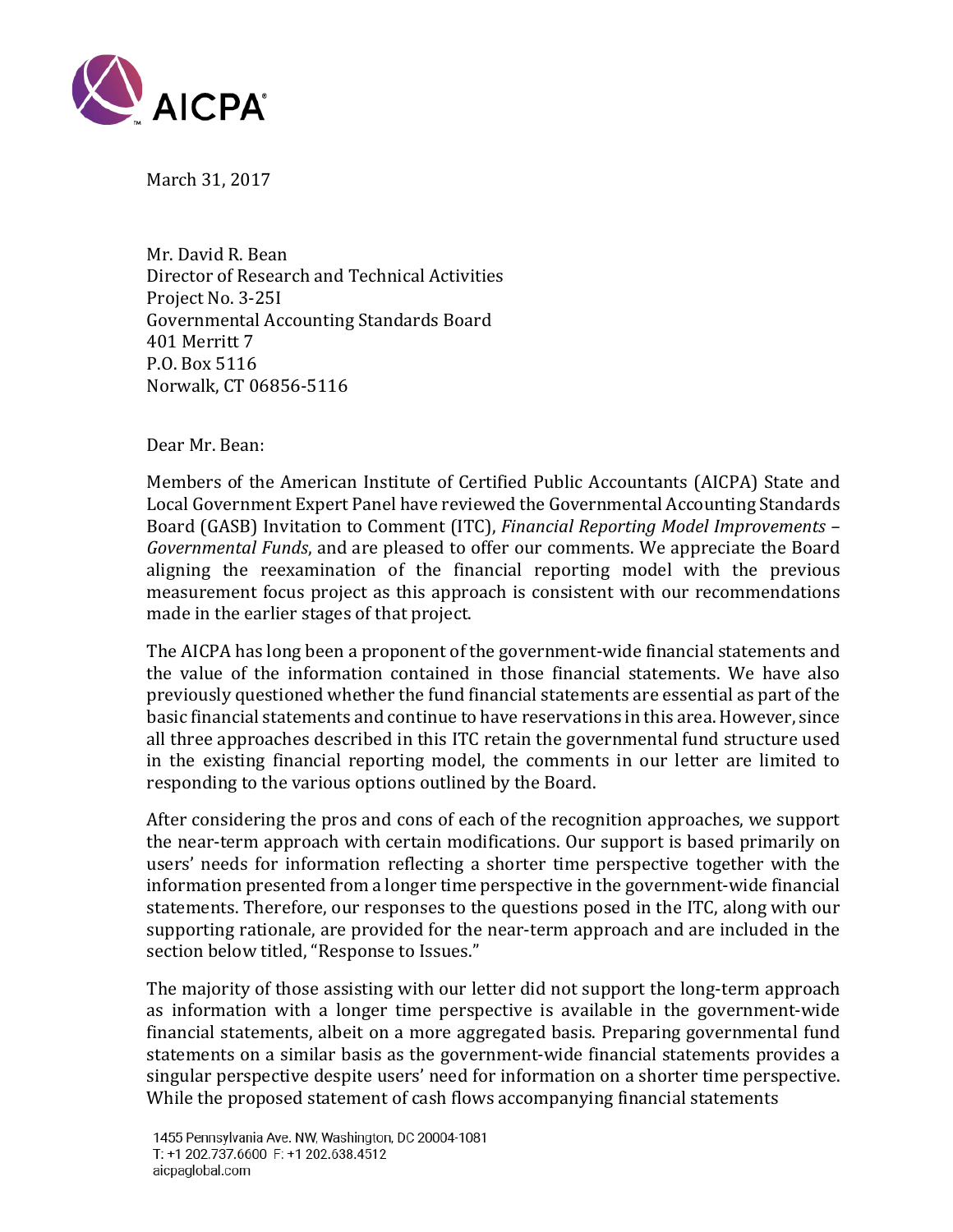prepared using the long-term approach would relay information on a shorter time perspective, it would provide less utility than fund financial statements prepared on a near-term basis. However, there was a minority view that did support the long-term approach that we have described in the next section of this letter titled, "Minority View."

Finally, with regard to the short-term approach, there was an overall consensus that it is the least suited approach to address the needs of users. We believe the short-term approach makes it difficult to understand the differences between the governmental funds and the government-wide financial statements. Given the estimations, assumptions, and subjectivity required under this approach, there will be less comparability between governments and auditing challenges will arise.

## **Minority View**

Several of our members support the long-term approach primarily because they have often observed governments utilizing their fund financial statements, rather than their government-wide financial statements, to inform significant decisions having longer term implications. Certain policy decisions at the governmental fund level, such as adequacy of the tax rates, require consideration of the long term sustainability of an individual fund. Thus, supporters of the long-term approach believe it informs decisions having longer term implications, provides informative disaggregation of amounts presented in the government-wide financial statements, and presents the best measure of interperiod equity. If the Board adopts the long-term approach, there was an overall consensus by all assisting with this letter that a statement of cash flows should be required to provide users with additional information on a shorter time perspective.

## **Response to Issues**

*2.1: Do you believe that governmental fund financial statements should continue to present information that reflects a shorter time perspective than the information presented in the government-wide financial statements and that focuses on financial, rather than economic, resources? Why?*

We believe the governmental fund financial statements should continue to present information on a shorter time perspective than the information presented in the government-wide statements and should focus on financial resources, rather than economic resources. There are different and competing needs of users of governmental financial statements and those needs can be best addressed with two different financial statement perspectives—one focused on a longer time perspective and another on a shorter time perspective. In particular, a shorter time perspective is most often cited as useful by management, regulators, and the citizenry to help assess fiscal accountability. However, the focus on a shorter time perspective is not a complete reflection of a government's financial position and flow of resources. Therefore, we believe it is critical for the Board to continue the requirement that the government-wide statements be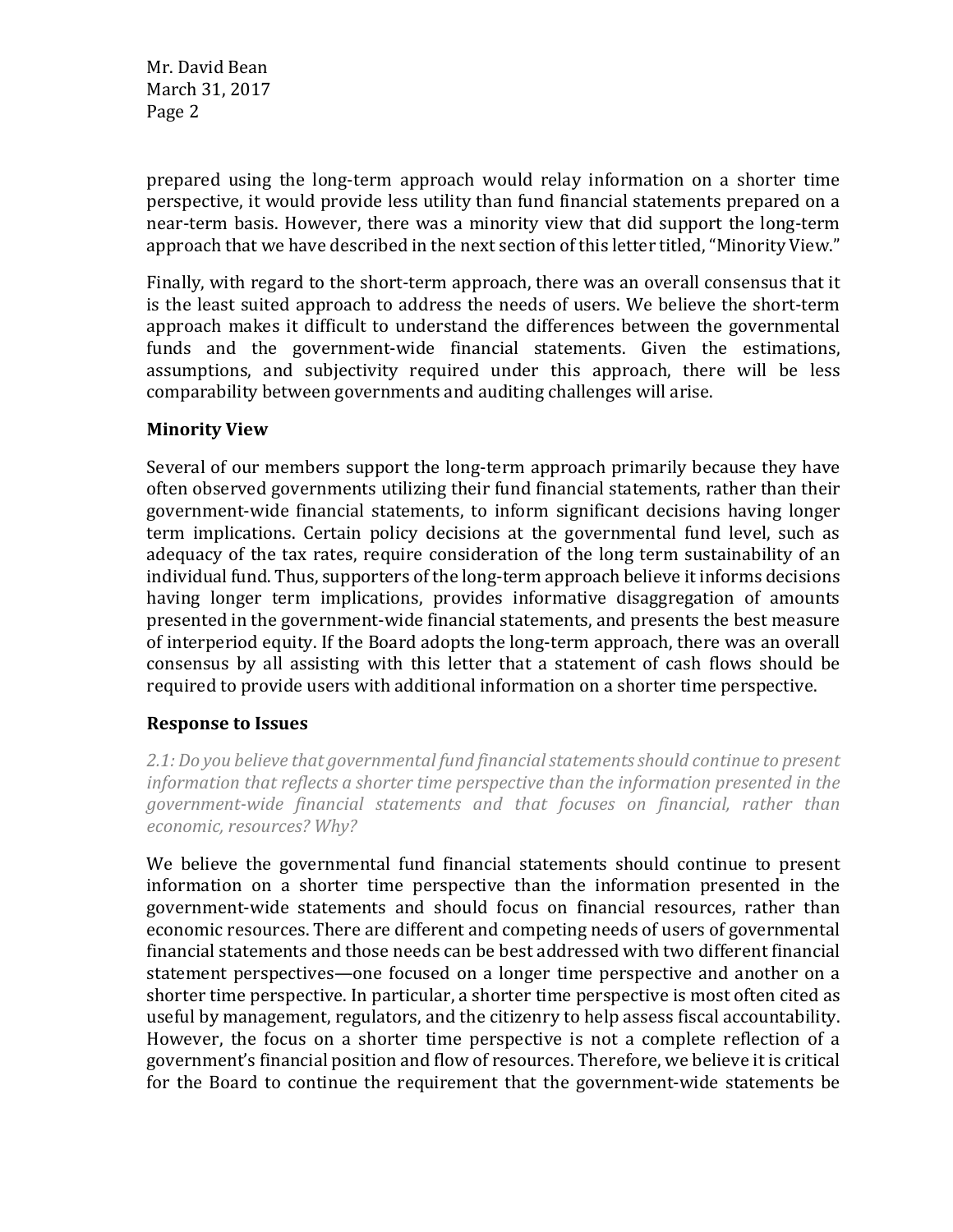## prepared using the economic resources measurement focus and accrual basis of accounting.

*2.2: Do you believe that governmental fund financial statements should continue to present information that facilitates comparisons with a government's budgetary information? Why?* 

We believe governments should continue to present information that facilitates comparisons with the government's budgetary information because various users are focused on whether the government has maintained accountability to its budget. For example, regulators, such as states, may be interested in the budgetary information because they impose laws that prohibit a local government from exceeding its budget. Those charged with governance use budgetary information to monitor annual financial results against the approved plan for spending. Citizens use the budgetary information to monitor how annual tax dollars are to be spent. Management uses the budget to influence and adjust plans for spending in the future. In light of these users' needs, the ability to compare financial statements to budgetary information is important.

*2.3 Which of the three recognition approaches provides the most relevant information for assessing fiscal accountability of the government? Why do you consider that information most relevant?* 

Of the three recognition approaches presented in the ITC, the near-term approach provides the most relevant information for assessing fiscal accountability of the government and provides a valuable complement to the government-wide financial statements. Governments combine citizen resources (primarily taxes) in an effort to supply services, such as public safety, determined to be for the good of the community. As a result, certain users, including the citizenry and legislators, need annual information as to how the government spent the resources. Preparing governmental fund financial statements with the near-term approach provides information as to how these resources were spent in a manner that can be understood and utilized and best reflects activity for the year reported. While the near-term approach may not supply investors, creditors, or others looking for a more long-term view of the government's financial position, information needed to analyze the government's financial position is presented in the government-wide financial statements. Thus, providing different and complementary information in the governmental funds provides users with a variety of information upon which to make decisions and draw conclusions.

*2.4 Transactions related to tax anticipation notes or revenue anticipation notes are presented differently under the three recognition approaches. In the near-term approach, borrowings on and repayments of these notes would be reported as inflows of resources and outflows of resources on the statement of resource flows and in the reconciliation to the government-wide statement of net position. In the short-term and long-term approaches, outstanding balances of these notes would be reported as liabilities on the*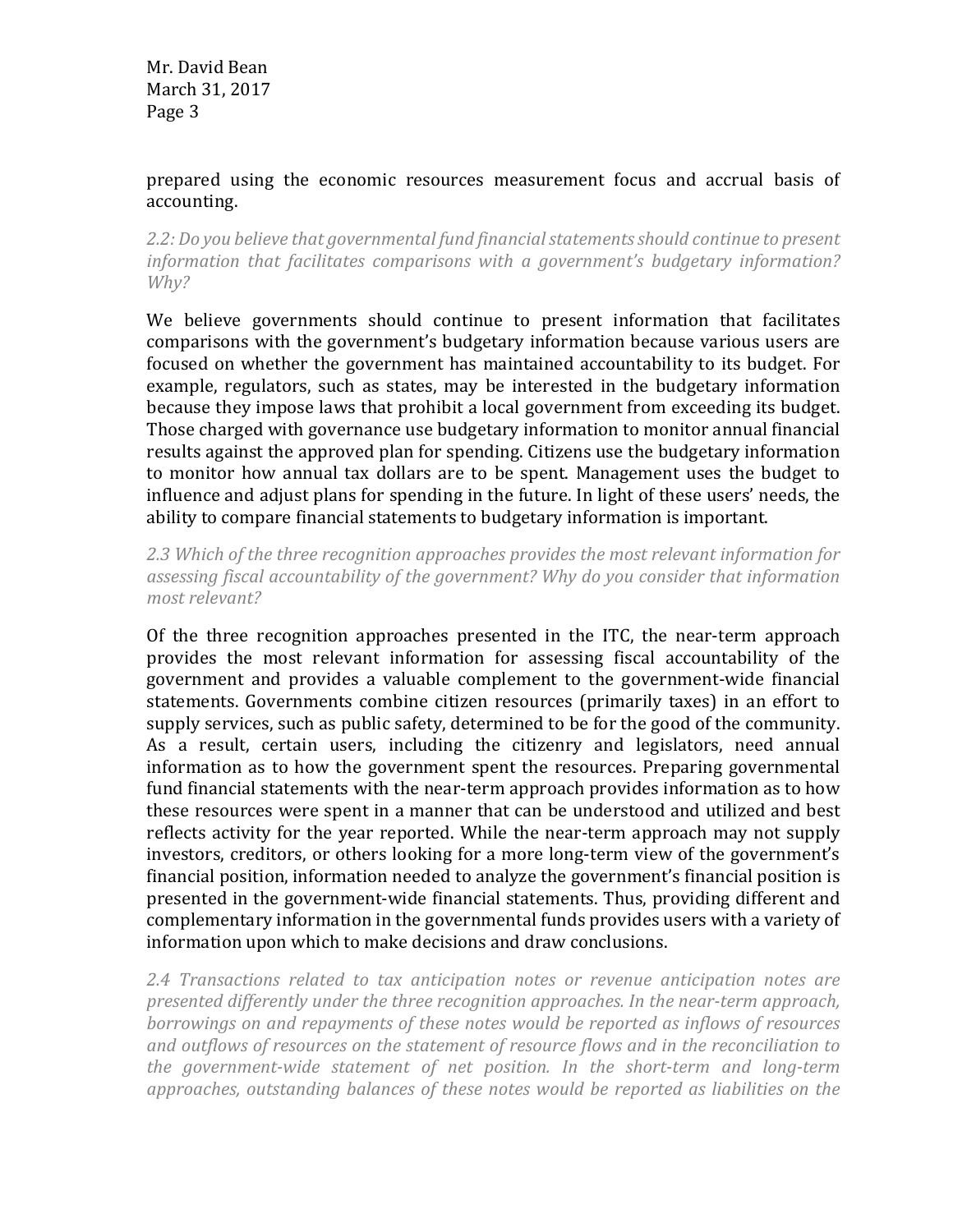*balance sheet, and borrowings on and repayments of these notes would be reported in the statement of cash flows. (See the discussion in Chapter 3.) Which approach to the reporting of these notes provides the most valuable information? Why?*

While we support the near-term approach, we believe it should be revised to report outstanding balances of tax anticipation notes, revenue anticipation notes, and other similar short-term operational borrowings as liabilities on the balance sheet to provide the most valuable information. We are concerned that reporting such operational borrowings as inflows of resources rather than liabilities and repayments of these borrowings as outflows of resources has the potential to distort fund balance when the borrowing and repayment span different fiscal years. Additionally, governments may periodically or inconsistently issue such borrowings which may significantly impact fund balance at year-end. We believe that recording these borrowings as a liability will alleviate any potential artificial impact on fund balance. Thus, we recommend that the accounting for tax anticipation notes, revenue anticipation notes, and similar operational short-term borrowings continue to be consistent with the current model of modified accrual basis of accounting.

*2.5: Views vary on the definition of financial resources—a concept integral to all three recognition approaches. What definition of financial resources provides the most valuable information? Why? Do you consider prepaid items to be financial resources? Why? Do you consider inventory to be financial resources? Why?* 

We believe the definition of financial resources should focus on resources that are cash or typically converted to cash which would exclude both prepaid items and inventory. For governmental funds, inventory is not typically converted to cash, but rather represents supplies to be used in subsequent periods. Likewise, prepaid items are not typically refunded or converted to cash to provide services. Consistent with our support for the near-term approach, we believe one of the important aspects of the governmental fund financial statements is to provide certain users, including the citizenry and legislators, with information on the amount of resources on hand at the end of the period which are available for subsequent year spending. As prepaid items and inventory are rarely converted to cash in a governmental fund, excluding them from the balance sheet provides the most useful information of resources available. That said, we do acknowledge that the exclusion of prepaid items could distort fund balance from one year to the next if governments make significant prepayments before the end of the year (e.g., prepaying pension contributions).

*2.6: For the recognition approach that you believe provides the most valuable information, how would you change that recognition approach to provide information that is more valuable? How would those changes make the information more valuable?*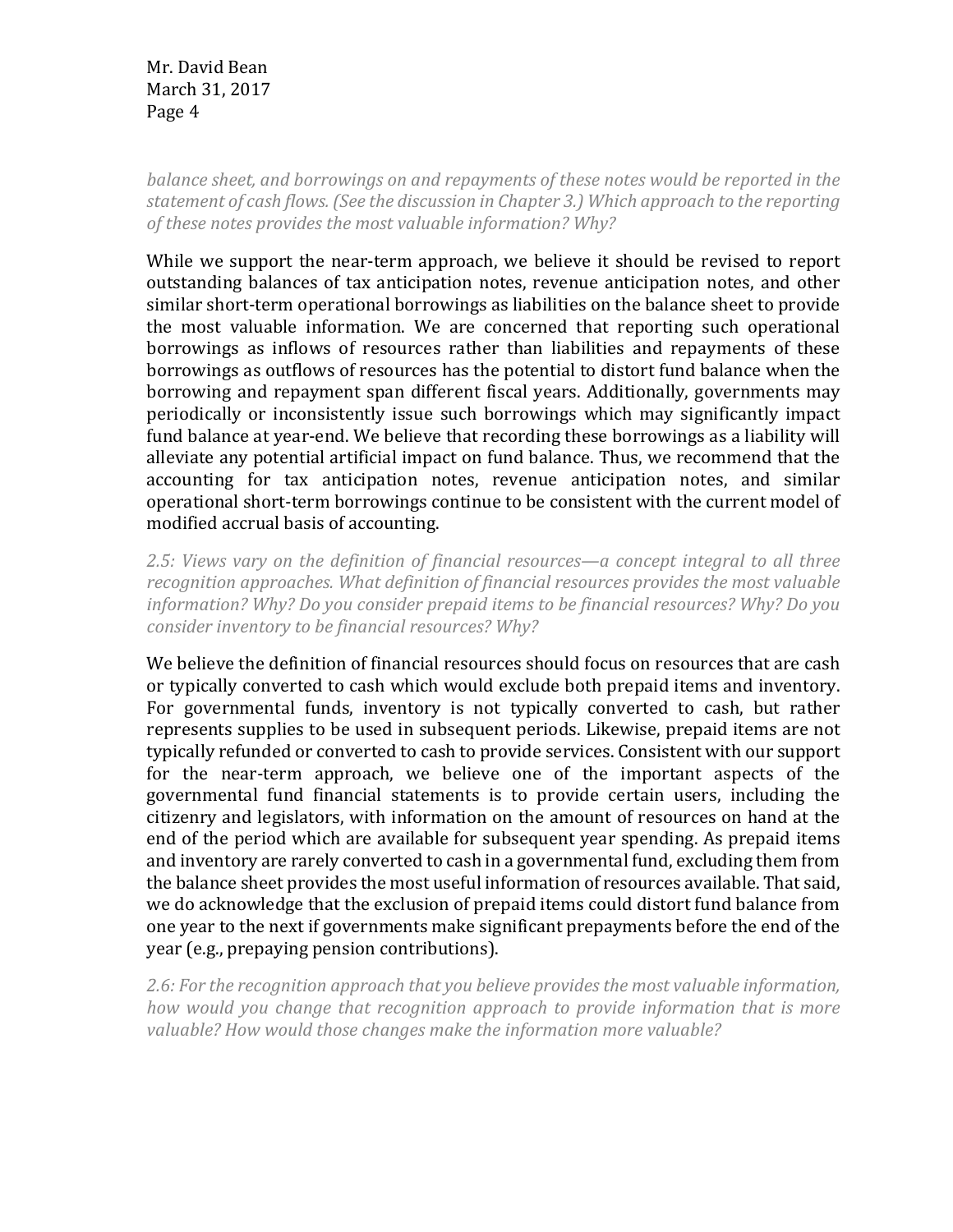We propose the following changes to improve the near-term approach:

Prescribe Time Period for Near-Term Approach. We recommend the Board prescribe a specific length of time following the end of the reporting period that would be considered near term. Taking this action will improve the comparability of financial statements. We believe a specific time within 60 to 90 days is appropriate.

Clarify the Concept of Normally Due. We have concerns about the concept of "normally due" as discussed in Chapter 2, paragraph 11 and footnotes 4 and 5 of the ITC. Some interpreted the concept to limit recording a liability for items like accounts payable to what the government *intends to pay* within the near term rather than what has been incurred but not yet paid. If a government has a policy decision to delay payment of liabilities, we have concerns that the wording in footnote 5, which defines "due" as "when payment is scheduled or expected to be made," may be interpreted as requiring accrual for only those liabilities that are *expected to be paid* in the near term. We acknowledge that footnote 4 defines "normally" as circumstances for "governments in general, and not the potentially unique circumstances of a single government," however, we are concerned there may be wide interpretation of what "governments in general" constitutes. For example, would a local government compare itself to other local governments in the immediate area, the state, or nationwide? Additionally, we question how governments would assess other governments' policies. We believe a potentially simpler approach that would avoid the need for a comparison to other governments would be for the Board to require that liabilities for goods or services provided to the government be recorded based upon when the resulting payment is due to the vendor (i.e., either by year-end or within the near term).

Further, we noted inconsistencies in the discussion of what would be considered a liability in the near-term approach. In paragraph 11, a liability is described as "payable at period-end and normally due within the near term." However, paragraph 13(e) gives an example of liabilities to be recorded under the near-term approach as net pension and other postemployment benefits liabilities that normally are due within the near term; it does not cite being payable at period-end as a criteria.

Finally, the Board should provide more guidance to describe what constitutes "normally due within the near term." We were uncertain how the concept would apply to transactions like other postemployment benefits where some governments make one payment a year and others may pay on a monthly basis.

Accounting for Accrued Interest Should Align to Treatment of Debt. We suggest that accrued interest be recorded in the same manner as debt in that both should be recorded when matured.

Record Tax Anticipation Notes, Revenue Anticipation Notes, and Similar Operational Short-Term Borrowings as Liabilities. See response to question 2.4.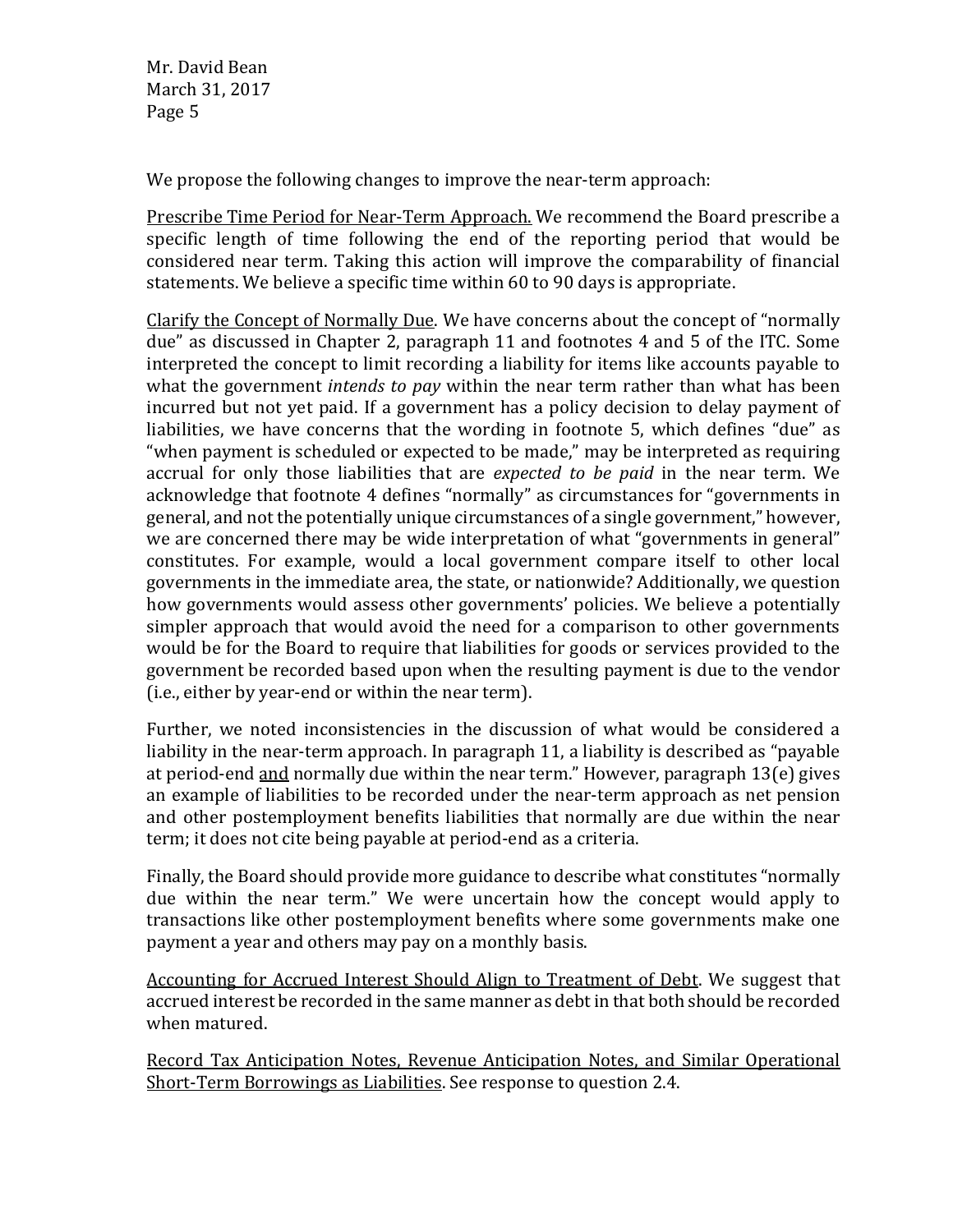*2.7: Paragraph 6 of this chapter discusses a same-page reconciliation to government-wide information and the use of specific terminology to more clearly communicate that the information in governmental fund financial statements is of a shorter time perspective than information in the government-wide financial statements and focuses on financial, rather than economic, resources. Are these changes effective in communicating that the information in governmental fund financial statements is different from the information in government-wide financial statements? How could those differences be communicated more effectively?*

We support the same-page reconciliation to government-wide information. It is a clear, concise method to communicate the difference between the two statements. We also found the terminology added to the statements to reflect the shorter time perspective to be appropriate. However, we recommend the Board add a note disclosure requirement to provide a more robust discussion of the differing perspectives presented in the governmental fund versus government-wide financial statements.

3.1: Which format for the governmental funds resource flows statement—existing format or current and long-term activity format—provides the most valuable information about governmental funds? Why do you consider the information to be more valuable?

We did not have a consensus as to whether the existing format or current and long-term activity format provides the most valuable information about governmental funds. Instead, we offer several observations on both formats for the Board's consideration.

Existing Format: The existing format is easy to understand because it reflects the traditional flows statement format that financial statement users generally find in other financial reporting frameworks. The existing format could be improved by the Board redefining what is considered an "other financing source/use." For example, pairing debt proceeds with uses of those proceeds.

Current and Long-Term Activity Format: The current and long-term activity format makes a clearer distinction of current, capital, and debt service activities than the existing flows statement. However, we have some concerns that references to current and long-term in the near-term approach may be confusing to users. Additionally, defining current versus long-term activities, particularly for transfers may be very subjective.

*3.2: Should a statement of cash flows be required for governmental funds? Why?* 

If the Board adopts the near-term approach, a statement of cash flows should not be required for governmental funds because we believe the inclusion of such a statement would not provide much additional information to that presented in the fund financial statements.